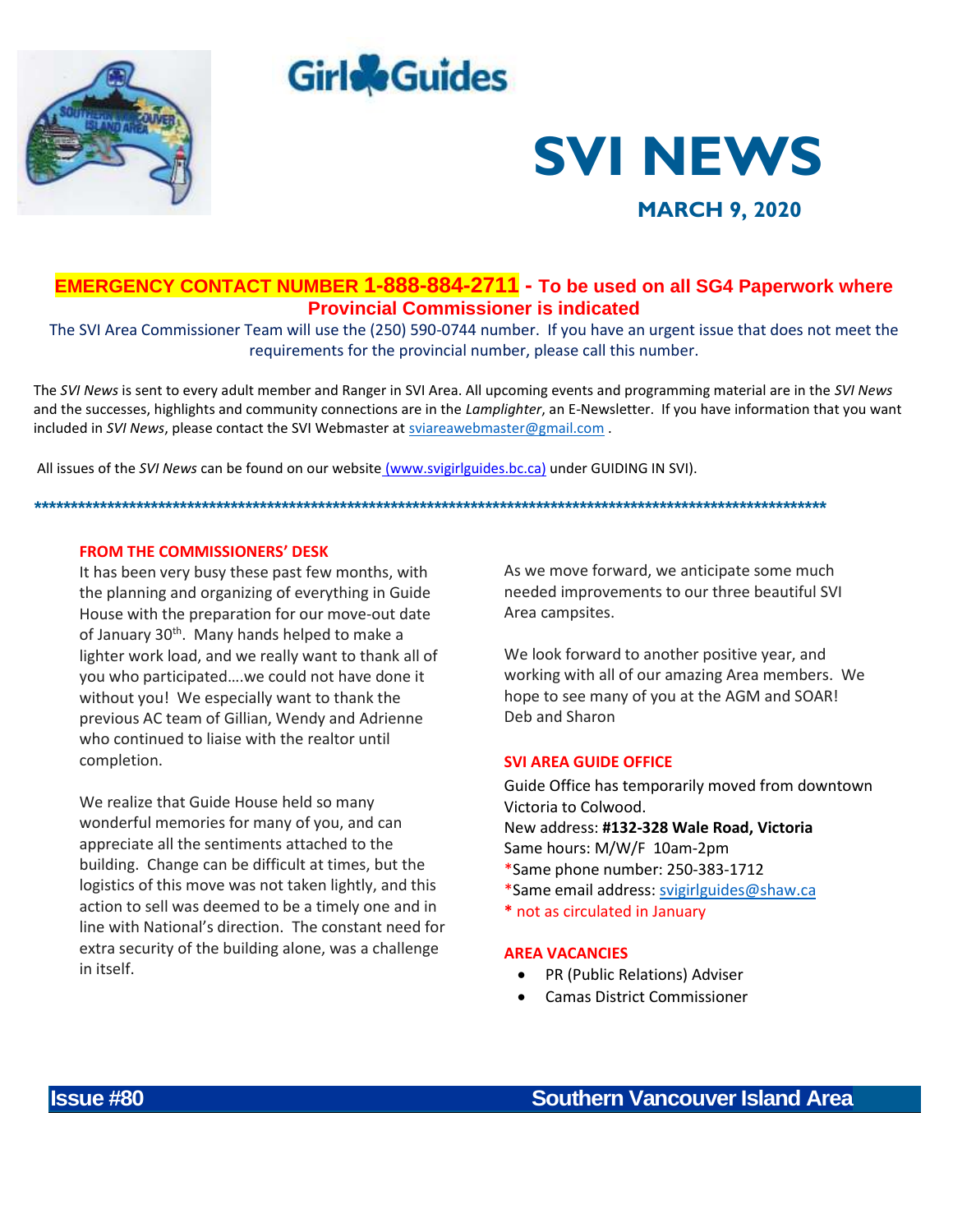#### **NEW AREA APPOINTMENTS**

Camp Booking - Shae-Linn Davies Welcome to Area Council to: Area Camp Adviser – Kathy Betts Area Treasurer – Gillian Hurwood

Thank you, ladies for stepping up to take on these important tasks.

#### **AREA ANNUAL REPORT FOR 2019**

Districts, Advisers, Trex Units and Trefoil Guilds are advised that their submission for the SVI Area Annual Report is due to Area as soon as possible (March 15 at the latest please).

| ï | ı<br>Y<br>ï<br>v |  |
|---|------------------|--|

All Guiders are invited to submit photos for the Annual Report or the slide show at the AGM (Annual Gathering of Members) on May 30, 2020. Please send via email to [bc-sviac@girlguides.ca](mailto:bc-sviac@girlguides.ca) with the subject line "AGM Photos"

NOTE: new date for the AGM is May 30.

#### **FINANCIAL REVIEWS**

Unit, District and Property financial records are due in for review as soon as the December bank statement has been received and reconciled. Please ensure that your books are complete, necessary forms provided and all documentation included before forwarding them to the next Guiding level up for review.

## **MINTY COOKIES**

Let Guide Office know if you have any minty cookies for sale, in case they receive a request from the public.

# **CLASSIC COOKIE BLITZ**

The Area Cookie Blitz weekend has been set for April 4-5, 2020. Be sure to let the Area webmasters know of your cookie locations and times so it can be posted on our website



[sviareawebmaster@gmail.com](mailto:sviareawebmaster@gmail.com)

Also add your cookie locations to the Cookie Finder on the National website:

[https://www.girlguides.ca/web/GGC/Cookies/Find\\_](https://www.girlguides.ca/web/GGC/Cookies/Find_Cookies/Cookie_Finder_Map/GGC/Cookies/Cookie_Forms/CookieFinderMap.aspx?hkey=d8785ba9-7dbd-4ec3-9dd6-3b2eb644a211) [Cookies/Cookie\\_Finder\\_Map/GGC/Cookies/Cookie\\_](https://www.girlguides.ca/web/GGC/Cookies/Find_Cookies/Cookie_Finder_Map/GGC/Cookies/Cookie_Forms/CookieFinderMap.aspx?hkey=d8785ba9-7dbd-4ec3-9dd6-3b2eb644a211) [Forms/CookieFinderMap.aspx?hkey=d8785ba9-](https://www.girlguides.ca/web/GGC/Cookies/Find_Cookies/Cookie_Finder_Map/GGC/Cookies/Cookie_Forms/CookieFinderMap.aspx?hkey=d8785ba9-7dbd-4ec3-9dd6-3b2eb644a211) [7dbd-4ec3-9dd6-3b2eb644a211](https://www.girlguides.ca/web/GGC/Cookies/Find_Cookies/Cookie_Finder_Map/GGC/Cookies/Cookie_Forms/CookieFinderMap.aspx?hkey=d8785ba9-7dbd-4ec3-9dd6-3b2eb644a211)

#### **SOAR 2020**

Patrols are expected to attend an Area pre-SOAR camp. The main date is June 5-7 with an alternative date of May 22-24, if unable to attend the June camp. Both camps will be a Camp Jubilee.

Be sure to check the SOAR website to ensure that you are up-to-date on the registration requirements. <http://soarbc.com/>

SOAR 2020: Camp Barnard, Sooke, SVI Area July 24 to August 1, 2020.



#### **AREA LIAISON for SOAR 2020**

The area liaison for SVI Area has an email address: [svisoarliaison2020@gmail.com](mailto:svisoarliaison2020@gmail.com). Please note that the email in the October SVI News was incorrect. This email address should work for you. Communications will continue directly with patrol guiders.